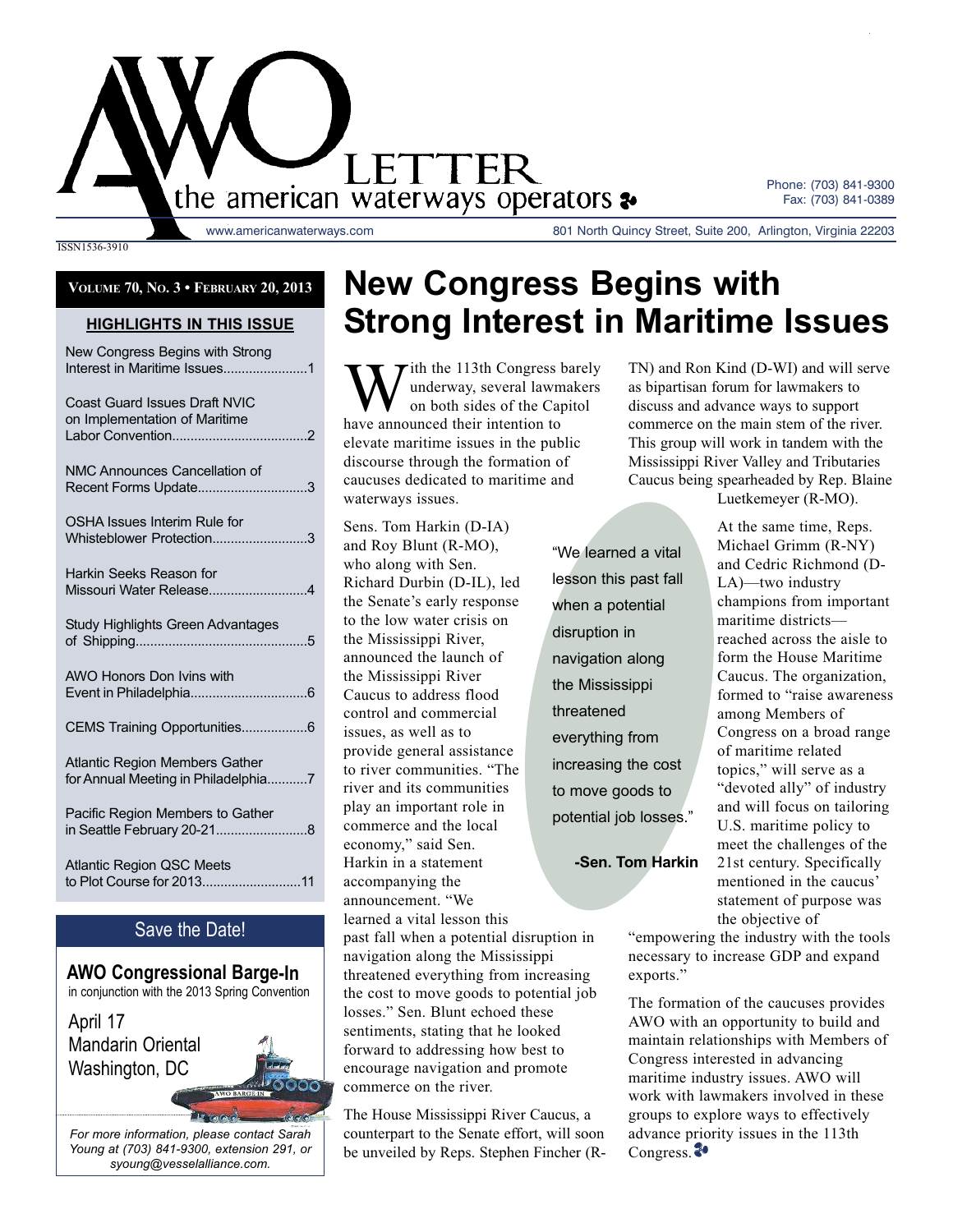## *Comments Due March 13* **Coast Guard Issues Draft NVIC on Implementation of Maritime Labor Convention**



On February 11, the U.S. Coast Guard published a draft Navigation and Vessel Inspection Circular issuing guidance on the implementation of the 2006 Maritime Labor Convention (MLC) for U.S.-flagged vessels. The MLC enters into force on August 20, 2013 and requires vessels engaged on international voyages to certify that working and living conditions onboard the vessel are in keeping with the Convention. The MLC will not be applicable to vessels operating inside the waters of the United States unless and until the United States ratifies the convention. However, U.S. vessels operating internationally in countries that have ratified the Convention should expect port state control

#### Welcome, New Affiliate Members!

**ERL Commercial Marine, Inc.** 2560 Charlestown Rd. New Albany, IN 47150

Rep: Stephen Wilkins Vice President/Design Engineer

**Citgo Petroleum Corporation** 1293 Eldridge Pkwy Houston, TX 77077

Rep: Bill Rankin Manager Marine Chartering & Operations

**K&L Gates LLP** 1601 K St. NW Washington, DC 20006

Rep: Mark Ruge Partner

authorities to check their vessels for compliance with the MLC beginning August 20. Vessels engaged exclusively in domestic operations on the Great Lakes and inland rivers are exempt from compliance with the MLC.

Under the MLC, vessels 500 gross tons (ITC) and over must maintain an MLC certificate onboard the vessel when operating in countries that have ratified the Convention. Vessels less than 500 GT ITC may voluntarily carry MLC certification and are encouraged to do so. Because the United States has not ratified the Convention, the Coast Guard does not have the authority to issue MLC certification to U.S. flagged vessels. In order to protect U.S. vessels operating in the waters of a ratifying nation, the Coast Guard intends to issue a Statement of Voluntary Compliance, Maritime Labor Convention certificate to U.S. vessels demonstrating compliance with the MLC.

Through the promulgation of this NVIC, the Coast Guard is authorizing Recognized Classification Societies to conduct MLC compliance inspections and issue SOVCs at the request of vessel owners/operators. The Coast Guard recommends that owners of classed vessels contact their class society to schedule a MLC compliance inspection. The Coast Guard does not

intend to conduct voluntary MLC inspections for vessels that are classed and can obtain this inspection from their class society. The NVIC notes that foreign port state authorities are not obligated to accept the SOVC-MLC as proof of compliance.

The USCG is working with Transport Canada to develop a Memorandum of Understanding that will allow for the recognition of each county's national laws and regulations as providing substantial compliance with the provisions of the MLC. This will allow vessels less than 500 GT ITC operating between ports in the U.S. and Canada not to undergo a MLC inspection, prepare and maintain a declaration, or possess a voluntary compliance certificate to demonstrate compliance with the MLC.

The Coast Guard is seeking feedback from stakeholders on the agency's proposed direction and the impact it could have on vessel operations. Comments are due March 13. AWO will work with impacted members to develop comments on the draft NVIC.

To read the *Federal Register* notice, click [here.](https://www.federalregister.gov/articles/2013/02/11/2013-02956/draft-guidance-regarding-voluntary-inspection-of-vessels-for-compliance-with-the-maritime-labour) To read the draft NVIC, click [here.](http://www.americanwaterways.com/index/MLCNVICCompleteDraft.pdf) For more information, please contact Jennifer Carpenter or Brian Vahey at (703) 841-9300, extensions 260 and 251, respectively, or via email at jcarpenter@vesselalliance.com or bvahey@vesselalliance.com.<sup>3•</sup>

# **Got Links?**

If you receive a hard copy of the *AWO Letter* and need to know the exact web address of the hyperlink in any article, please contact Frank Leach at (703) 841-9300, extension 254, or at fleach@vesselalliance.com.<sup>3</sup>•

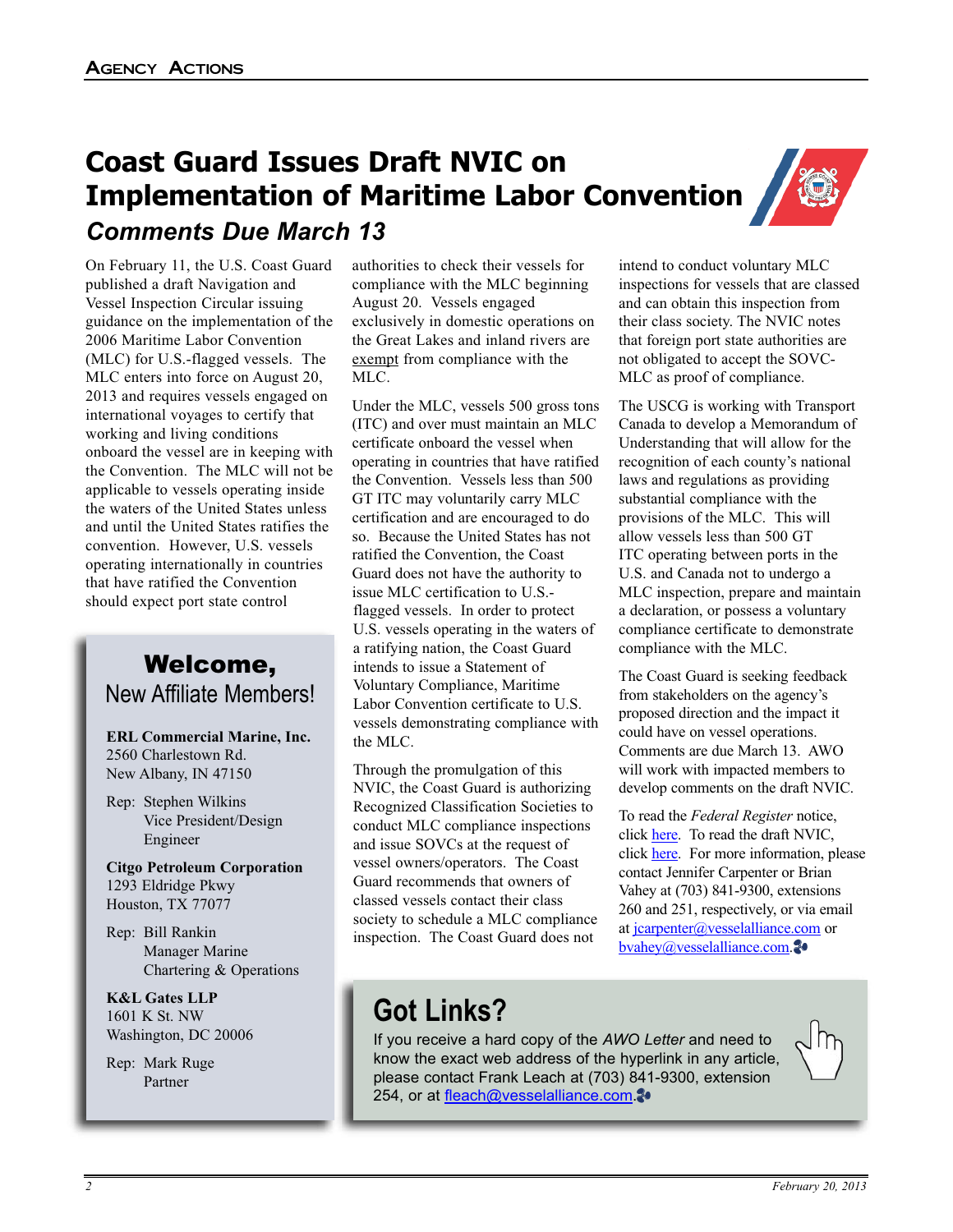# **NMC Announces Cancellation of**

*MMC Application Updates Delayed Pending Final Rule on STCW*

The U.S. Coast Guard has delayed plans to require the use of newly approved revised forms for application for a Merchant Mariner Credential.

On January 18, the National Maritime Center announced that the Office and Management and Budget had approved updates to the following forms and laid out a timetable on which use of the new forms would be required: 719B Application, 719K Medical Evaluation, 719KE Evaluation of Fitness for Entry Level Ratings, 719S Small Vessel Sea Service, and 719P Periodic Drug Testing.

However, on February 8, the NMC announced that it was cancelling the previously announced update so that the forms might be amended and reissued to coincide with forthcoming regulatory changes stemming from U.S. implementation of the International Convention on Standards of Training, Certification, and Watchkeeping for Seafarers. The Coast Guard published a supplemental notice of proposed rulemaking for STCW in August 2011; there is currently no timetable for the issuance of the final rule.

Mariners who must submit one or more of the forms listed above can find the operative versions linked on the NMC [website,](http://www.uscg.mil/nmc/) which can be accessed by clicking here. For more information, please contact Brian Vahey at (703) 841- 9300, extension 251, or via email at bvahey@vesselalliance.com.<sup>30</sup>

# **OSHA Issues Interim Final Rule for Whistleblower Protection**

**Recent Forms Update** | On February 6, the Occupational Safety and Health Administration published an interim final rule in the *Federal Register* governing the employee protection (whistleblower) provisions of the Seaman's Protection Act. The interim final rule codifies provisions of the Coast Guard Authorization Act of 2010 to address certain interpretive issues and establish procedures for handling whistleblower complaints under SPA. SPA gives OSHA the authority over this whistleblower statute, and the rule does not distinguish between inspected and uninspected vessels.

> Under SPA, a seaman is protected from retaliation (such as termination or loss of pay) if the seaman discloses information he or she reasonably believes to be a violation of maritime safety law. In the interim final rule, OSHA defines "seaman" as any individual engaged or employed on a vessel, including former employees. Additionally, "maritime safety law" is defined as any statute or regulation regarding the health or safety of a person on a vessel.

Under the rule, the procedure to file a whistleblower complaint under SPA is as follows:

- A seaman must file a complaint with OSHA no later than 180 days after the alleged retaliation;
- Upon receipt of the complaint, OSHA must provide written notice of the filing of the complaint to the persons alleged in the complaint;
- Within 60 days of receipt of the complaint, OSHA will conduct an investigation into the allegations and decide whether the complaint has merit;
- OSHA must provide written notification to the person against which the complaint is filed;
- If there is a violation, OSHA will file a preliminary order to abate the violation, such as requiring reinstating the employee or back pay;
- If there is no objection to the preliminary order in 30 days, the order will become final. If there is an objection within 30 days, the complaint will be litigated within the adjudicatory framework of OSHA and can be appealed to the United States Court of Appeals for the circuit in which the violation allegedly occurred or the circuit in which the complainant resided on the date of the violation.

The rule is designed to be consistent with the procedures applied to claims under the other whistleblower statutes administered by OSHA. OSHA will accept comments on the rule until April 8.

For a copy of the interim final rule, click here. For more information, please contact Brian Bennett at (703) 841-9300, [extensio](http://www.gpo.gov/fdsys/pkg/FR-2013-02-06/pdf/2013-02539.pdf)n 279, or at bbennett@vesselalliance.com. $\bullet$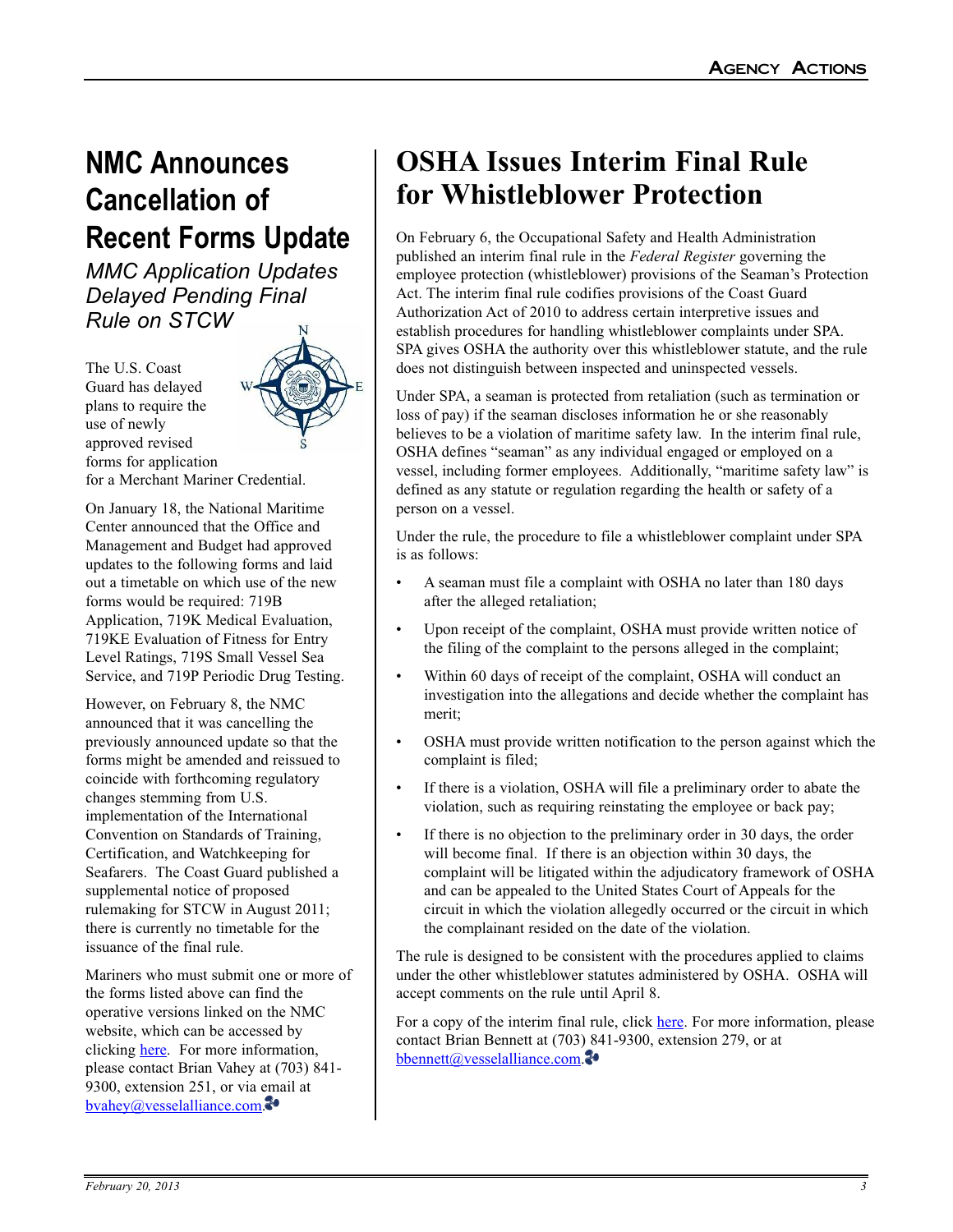#### Harkin Seeks Reason for Missouri Water Release

The following story, written by Brian Wingfield, ran on Bloomberg.com on February 11. It appears below in its entirety.

#### \*\*\*\*\*\*

An Iowa senator demanded the U.S. Army Corps of Engineers explain why it refused to use Missouri River water to replenish the drought-stricken Mississippi a day after it approved releasing water for oil drilling.

"Corps leaders have a responsibility to explain this turn of events – and not just to Congress, but to Iowa communities and others like them up and down the Mississippi River that rely on the river for moving goods," Senator Tom Harkin, an Iowa Democrat, said today in an e-mailed statement.

The Army on Dec. 5 agreed to let a unit of Select Energy Services LLC withdraw from North Dakota's Lake Sakakawea, formed by a dam on the

Missouri. The next day, it told U.S. senators including Harkin and Richard Durbin, an Illinois Democrat, that it wasn't authorized to provide additional water from the Missouri to aid navigation downstream on the Mississippi River.

Low water levels, caused by the worst drought since the 1930s, have threatened barge traffic for operators including Archer-Daniels-Midland Co. of Decatur, Illinois; American Electric Power Co. of Columbus, Ohio; and Cargill Inc. of Minneapolis. Companies ship as much as \$2.8 billion in goods including grain, crude oil and coal along the Mississippi in a typical January, according to The American Waterways Operators, an Arlington, Virginia-based industry group.

Last month the Corps completed emergency rock removal on the river near Thebes, Illinois, which was the most hazardous point for barges, at the prodding of lawmakers led by Durbin.

#### 'Negative Effects'

Releasing water from the Missouri, which joins the Mississippi at St. Louis, would have "significant negative effects" including potentially less supply for drinking water and loss of marine-wildlife habitat, Jo-Ellen Darcy, the Army's assistant secretary for civil works, wrote in a Dec. 6 letter to lawmakers.

The previous day, the Corps notified its Omaha, Nebraska district that Darcy had approved an agreement to release surplus water from Lake Sakakawea, the Army disclosed in a Feb. 7 statement. International Western Co. of Southlake, Texas, a unit of Houston-based Select Energy, will remove 1.6 billion gallons of water, according to the Corps. Company officials haven't responded to requests for comment about the use of the water.

Water from the lake will support hydraulic fracturing, or fracking, a process used in drilling for oil and natural gas, Michelle Klose, assistant state engineer for the North Dakota State Water Commission, said today in a phone interview. The water will be used for oil drilling.

"Corps officials told senators that water in the Missouri River reservoirs needed to be carefully preserved," Harkin said. "Yet, the Corps now seems to have taken a very different view regarding a new use of water out of Lake Sakakawea."

He said the issue will probably be raised when Congress considers legislation for the development of water resources.<sup>30</sup>

#### **Study Highlights Green [Advantages](http://www.marinedelivers.com/sites/default/files/documents/impacts-exec-sum.pdf) of Shipping**

A recent study released by the Research and Traffic Group defined the modal and environmental advantages of using marine shipping to transport goods in the Great Lakes-St. Lawrence Seaway region. The study found that Great Lakes ships are more fuelefficient and emit fewer greenhouse gases per thousand cargo ton-miles than land-based alternatives.



The study illustrates water transportation's minimal effects on the environment as it moves more cargo while using less fuel than land-based modes. For an executive summary of the study, click here. For more information, please contact Brian Bennett at (703) 841-9300, extension 279, or at  $\underline{b}$  bennett@vesselalliance.com.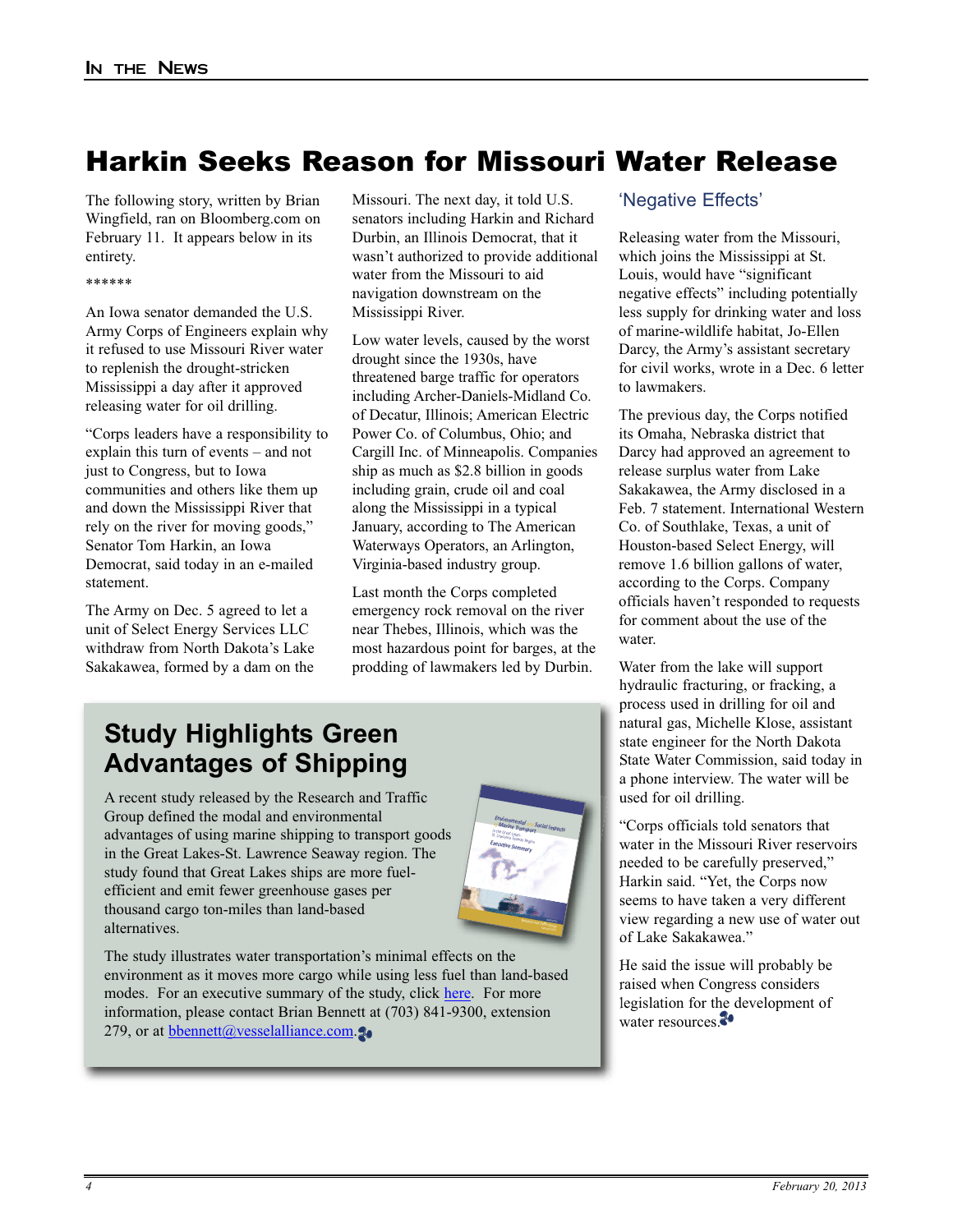# **AWO Honors Don Ivins with Event in Philadelphia**

On the evening of February 6, AWO Atlantic Region members gathered at the Hotel Monaco in Philadelphia for a reception and dinner to honor Don Ivins, Express Marine, Inc. Before Don's retirement, he served several terms on AWO's Board of Directors, on the Executive Committee as the Chairman of the Atlantic Region, on the Atlantic Regional Quality Steering Committee, and on several other working groups and committees.

As dinner was concluding, AWO members rose one-by-one to congratulate Don on his retirement, share anecdotes about Don's leadership, level-headedness, and judgment, and to thank him for his years of hard work and dedication.

Several members, including Buckley McAllister, McAllister Towing, AWO's Vice Chairman of the Board; Croft Register, Express Marine, Inc., a member of the Board of Directors and longtime colleague; Atlantic Region Chairman Stephen Dann, Dann Ocean Towing, Inc.; and several others spoke glowingly about Don's dedication and thoughtfulness. Lastly, Tom Allegretti, AWO President & CEO, rose to the podium to share details of his long working relationship with Don as he presented a gift from AWO in honor of Don's service to the industry.

During Mr. Allegretti's remarks, he shared the fact that Don had not been in favor of a retirement party in his honor. "Each time we tried to plan something, Don would deflect, insisting that we not go through the



trouble." Mr. Allegretti continued, "Even after all these years, Don remains down to earth and humble about the tremendous good he has done and the goodwill he has engendered."

The Coast Guard personnel present to honor Don Ivins were RADM Steven Ratti, Commander, Fifth District; CAPT Kathy Moore, Commander, Sector Delaware Bay; CAPT Gordon Loebl, Commander, Sector New York; and, CAPT Greg Case, Chief of Prevention, Fifth District.

For more information about the event, please contact John Harms at (703) 841-9300, extension 291, or  $iharms@vesselalliance.com$ .

*AWO President & CEO Tom Allegretti presents Don Ivins with a gift in appreciation of his years of service to AWO and the maritime industry.*

Welcome, New Carrier Members!

**Louisiana Marine Logistics, LLC** 11607 Cedar Park Ave. Baton Rouge, LA 70809

Rep: David Mathies Owner/Managing Member

**E2 Marine Services, LLC** 115 East Edgewood Drive Suite B Friendswood, TX 77546

Rep: Tommy Echols Co-Owner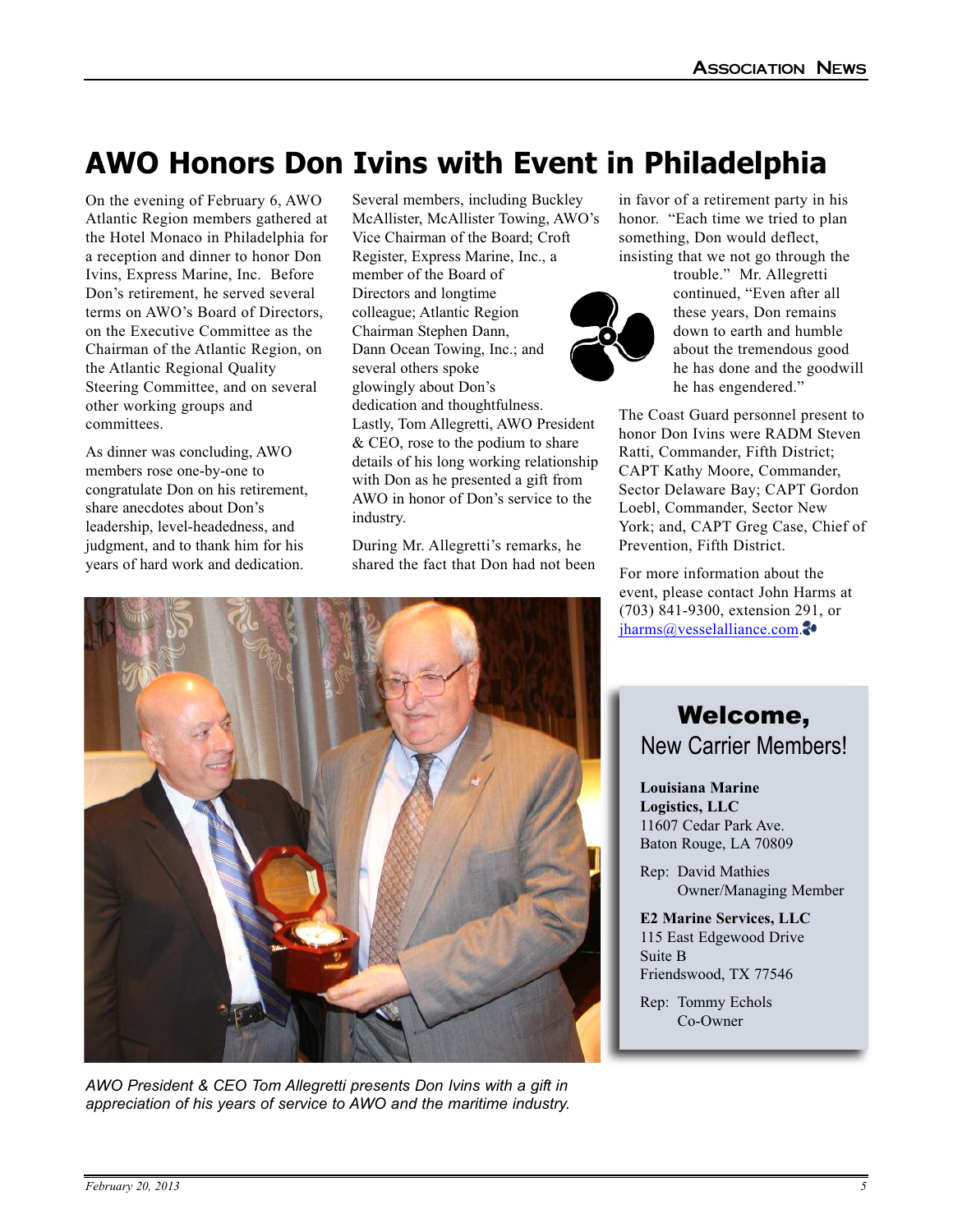#### Atlantic Region

# **Atlantic Region Members Gather for Annual Meeting in Philadelphia**

On February 7 and 8, the AWO Atlantic Region held its Annual Meeting in Philadelphia. In addition to the Annual Meeting, the AWO Atlantic Regional Quality Steering Committee held an industry-only meeting and AWO Members and guests gathered for a reception and dinner to honor Don Ivins, Express Marine, Inc., who recently retired.

The Annual Meeting began with a discussion session on February 6 that was led by Atlantic Region Chairman Stephen Dann, Dann Ocean Towing, Inc., who gave brief remarks and introduced the day's speakers. He was followed by Lynn Muench, AWO Senior Vice President – Regional Advocacy, who introduced John Harms as AWO's new Manager – Atlantic Region. Mr. Harms gave a presentation on the proposed the 2013 Atlantic Region priorities. A consensus arose for the need to revisit the proposed priorities and it was decided that a working group would convene that evening to discuss the issue and report its findings back to the group the following day during the Business Session.

Jennifer Carpenter, AWO Senior Vice President – National Advocacy, spoke next about the status of the Subchapter M rulemaking, including a newly formed Towing Safety Advisory Committee working group tasked with making recommendations on manning of inspected vessels. Ms. Carpenter

# **CEMS Training Opportunities Available**

The Crew Endurance Management System is a system for managing risk factors in maritime work environments that can lead to human error and

performance slumps. The U.S. Coast Guard and AWO have been working together to help companies implement the principles of CEMS. The courses listed on the right are CEMS Coaches Classes, which are conducted by Salyers Solutions, LLC. For questions

| March 21 & 22, 2013                                  | June 18 & 19           |
|------------------------------------------------------|------------------------|
| Salvers Solutions, LLC                               | Salvers Solutions, LLC |
| Jacksonville, FL                                     | Houston, TX            |
| April 24 & 25                                        | <b>July 9 &amp; 10</b> |
| Salvers Solutions, LLC                               | Salyers Solutions, LLC |
| Norfolk. VA                                          | Las Vegas, NV          |
| May 8 & 9<br>Salvers Solutions, LLC<br>Pensacola, FL |                        |

on these particular courses, please contact the course instructor, Jo Ann Salyers at (504) 236-4962 or via email at salyers solutions@hughes.net.

For further information on CEMS training opportunities, please contact Pik Kwan Ng, U.S. Coast Guard, at (202) 372-1354.

then discussed the recent agreement between AWO and the Towing Vessel Inspection Bureau and pending changes to auditor accreditation for the Responsible Carrier Program. The discussion session also included remarks by Craig Montesano, AWO Director – Legislative Affairs, on meeting the challenges of a new Congress from an advocacy perspective, an overview of AWO's PAC and fundraising program by Ms. Muench, and a presentation on developing a strategy on international requirements affecting AWO members by Ms. Carpenter.

On January 7, the Business Session was called to order by Chairman Dann, who introduced the Coast Guard guests in attendance and then delivered his Regional Chairman's Report. RADM Steven Ratti, Commander, Fifth District, U.S. Coast Guard, then delivered the keynote address. RADM Ratti discussed topics ranging from Hurricane Sandy preparedness, to the sinking of the *HMS Bounty* off the coast of North Carolina, to general problems and concerns facing the industry. The Admiral was followed by AWO Vice Chairman Buckley McAllister, McAllister Towing, who delivered the Vice Chairman's Report.

AWO members and other attendees then heard lessons learned from Hurricane Sandy from CAPT Gordon Loebl, Commander, Sector New York, and Mr. McAllister, both of whom were in New York during the hurricane and witnessed firsthand the destruction caused by the storm. Mr. Allegretti then delivered his National Report, outlining AWO's efforts over the past year and its vision for the future. Jeff

*(continued on page 7)*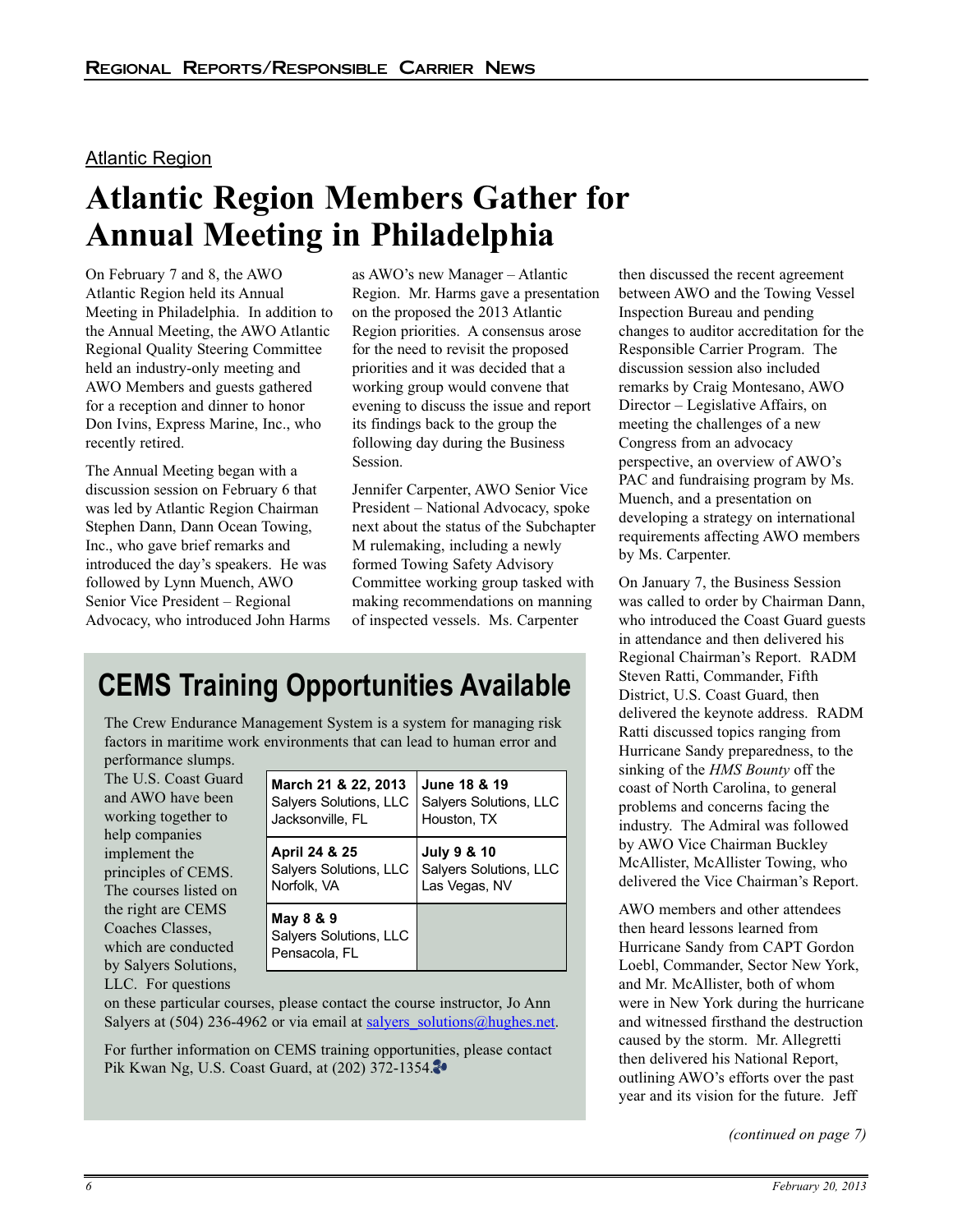#### Atlantic Region

# **Atlantic Region Members Gather for Annual Meeting in Philadelphia**

*(continued from page 6)*

Parker, Kirby Offshore Marine, LLC, then updated participants on the status of AWO's Safety Statistics Working Group. Later in the day, Ms. Muench gave a report on safety committee activities, which nicely accompanied Mr. Parker's earlier presentation.

CAPT Kathleen Moore, Commander, Sector Delaware Bay, and Ed Voigt, Chief of Public and Legislative Affairs, Philadelphia District, U.S. Army Corps of Engineers, gave presentations on local issues, paying special attention to the deepening of the Delaware River and Philadelphia harbor. Following these presentations, Ann McCulloch, AWO Director – Public Affairs & Communications, discussed the organization's vision and plan for public affairs in 2013, and Ms. Carpenter gave a presentation on AWO's National Priorities for 2013. Brian Vahey, AWO Government

Affairs Manager, then discussed the status of the Bridging and Implementation Team's work.

During the Business Session, the Atlantic Region endorsed the nomination slate for Atlantic region. The members voted for Stephen Dann, Dann Ocean Towing, Inc.; J.C. Dann, Dann Marine Towing LLC; Ted Tregurtha, Moran Towing Corporation; Alan Bish, Reinauer Transportation Company. Rudy Wohl, Weeks Marine, Inc., was chosen as the Alternate. After the election, the group held a discussion and approved the revised 2013 Priorities for the Atlantic Region.

All meeting packets and presentations are available [here](http://awo.networkats.com/members_online/members/login.asp?tp=http%3a%2f%2fwww.americanwaterways.com%2fawomemonly%2fconvention_presentations%2findex.html) or on the AWO website at www.americanwaterways.com.

For more information about the meeting, contact John Harms at (703) 841-9300, extension 292, or via email at jharms@vesselalliance.com.





*ABOVE: Atlantic Region Chairman Stephen Dann, Dann Ocean Towing, Inc., addresses meeting participants. BELOW: Mr. Dann, RADM Steven Ratti, John Harms, CAPT Kathleen Moore, and CAPT Gordon Loebel at the start of the Annual Meeting's Business Session.*